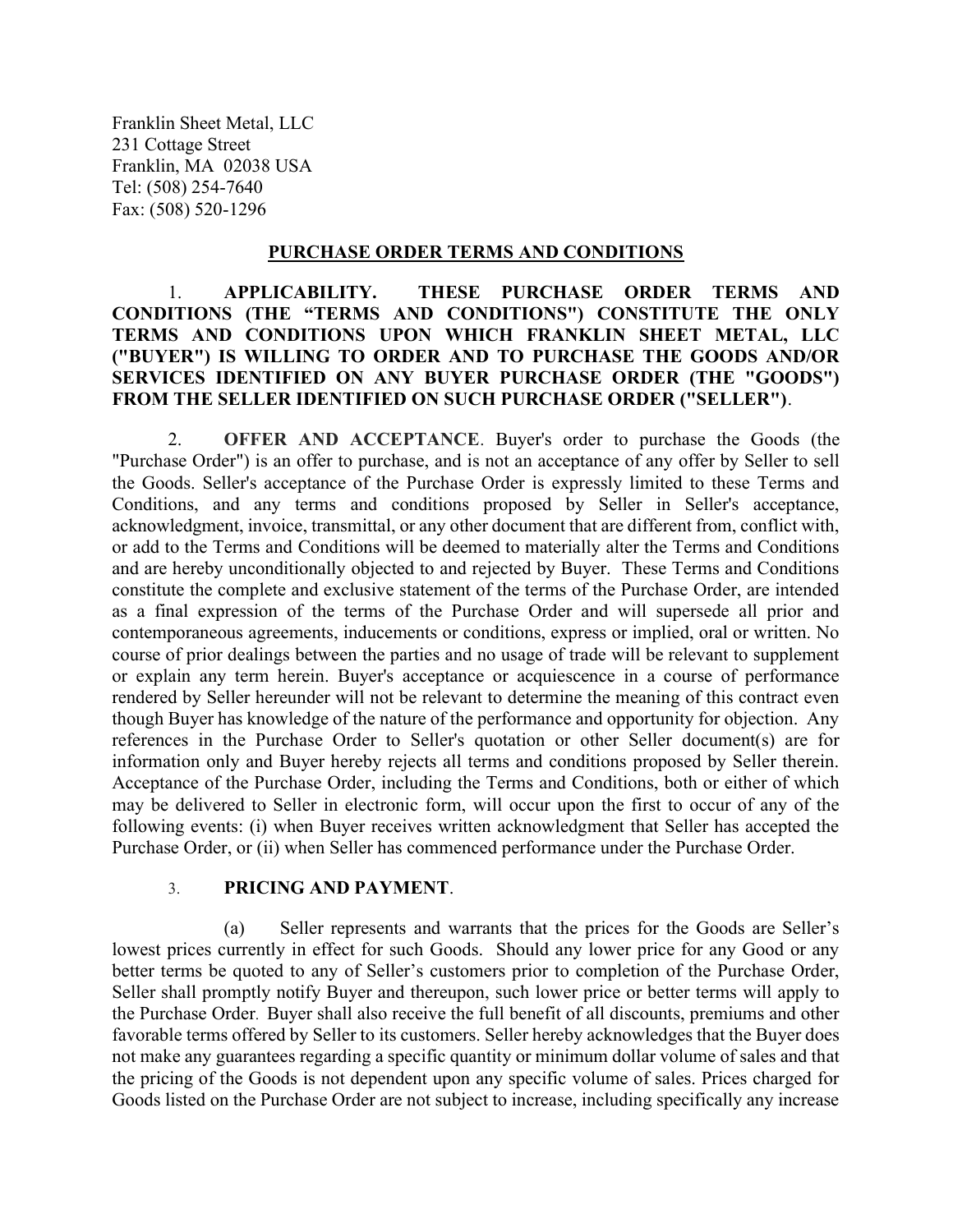based upon currency fluctuations, changes in raw material or component pricing, labor or overhead, unless specifically agreed to by Buyer in writing.

(b) The prices for the Goods include all federal, state and local taxes from which Seller cannot obtain exemption. The amounts of any such taxes shall be shown separately on Seller's invoice. The Goods will be supplied at the prices set forth in the Purchase Order and in no instance will Buyer be liable to Seller in excess of such prices, less any applicable discounts and/or other deductions, and no interest or other charge will be recognized or paid by Buyer upon the Purchase Order or resulting invoice, whether claimed by reason of late payment or otherwise.

(c) Buyer shall not be responsible for any charges relating to the transportation, boxing, crating or other packaging of the Goods or any labor related thereto except to the extent set forth in the Purchase Order.

(d) Buyer's obligation to pay the prices set forth in the Purchase Order will be subject to any abatement, reduction, setoff, defense, counterclaim, or recoupment by Buyer for any reason whatsoever.

(e) Seller will invoice Buyer for Goods when shipped in a form acceptable to Buyer. Buyer's standard payment terms are net 60 days after delivery, unless otherwise specified on the face of the Purchase Order. Payment will not constitute acceptance of any defective or nonconforming Goods. Seller agrees that all its accounts with Buyer will be administered on a net settlement basis and that Buyer may set off debits and credits, including Buyer's attorney fees and costs of enforcement, against any of Seller's accounts regardless of basis for such debits and credits and without advance notice. In this Section, "Buyer" includes Buyer's parent, subsidiaries and affiliates, and "Seller" includes Seller's parent, subsidiaries and affiliates.

4. MODIFICATIONS. Buyer may at any time, by giving written notice to Seller, modify the Purchase Order specifications, designs, drawings, packaging, methods of shipment, quantities, place of delivery, or delivery schedules. If any such modification causes an increase or decrease in the cost of or the time required for Seller's performance, an equitable adjustment may be made in the price or delivery schedule, or both, provided Buyer agrees to such adjustment by written approval given within ten (10) business days from the date Buyer receives Seller's request therefor and any additional documentation that Buyer may request. Nothing contained in this Section will relieve Seller from proceeding without delay to perform the Purchase Order as modified.

5. OBSOLETE PRODUCTS. Seller acknowledges that Buyer designs and sells products to end-users which incorporate or otherwise use the Goods, and that alteration, modification or discontinuation of any Goods without adequate notice may cause undue harm to Buyer. As such, Seller shall provide Buyer not less than twelve (12) months written notice of its intent to modify, alter or discontinue production or sale of any of the Goods sold to Buyer within the prior five (5) year period. In the event Buyer so requests, Seller will continue to make such modified, altered or discontinued Goods available in the form prior to such modification, alteration or discontinuation, for an additional period of one (1) calendar year, and shall provide Buyer with an appropriate recommendation to substitute for the Goods.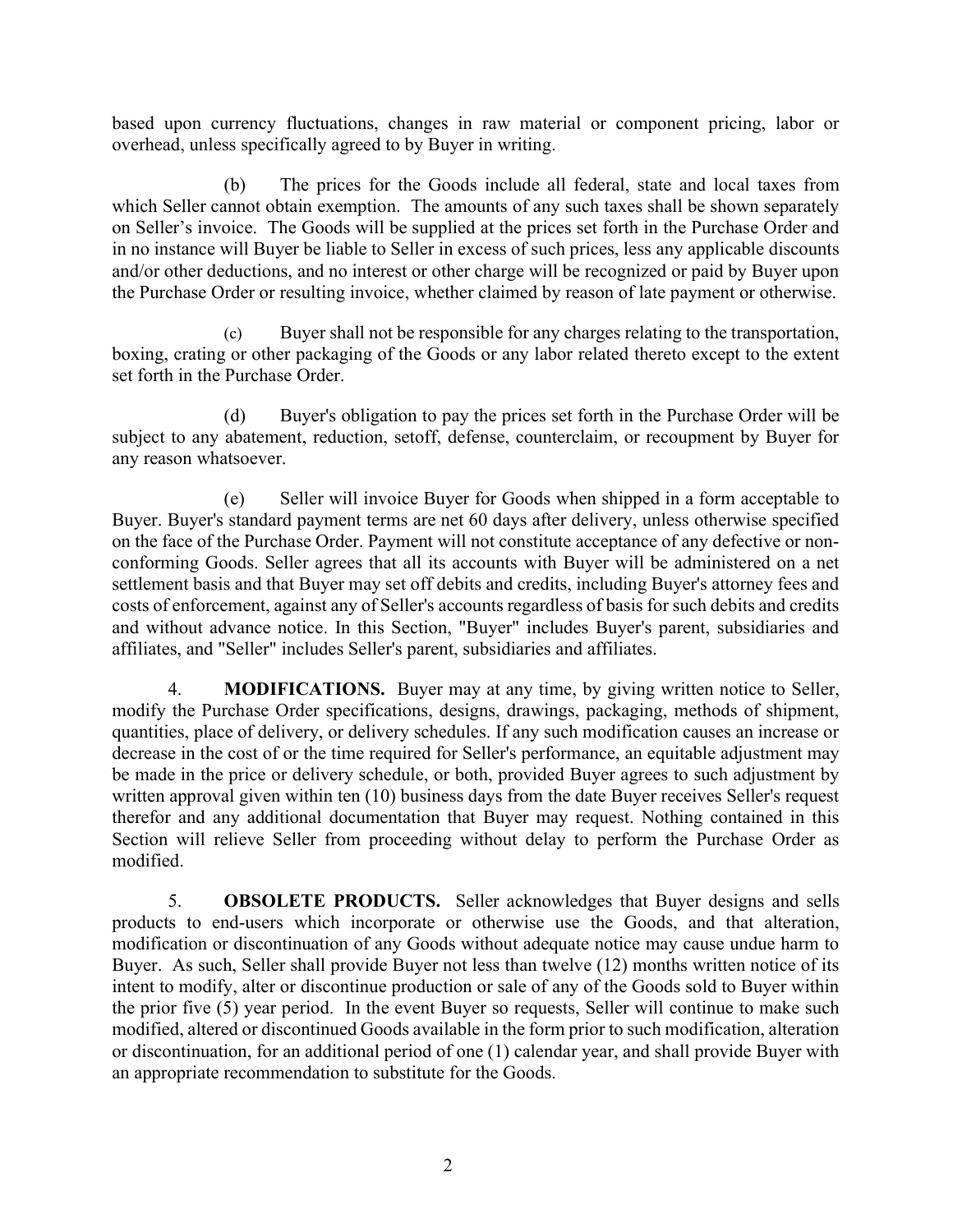### 6. INSPECTIONS.

(a) Buyer and Buyer's customer or customer's representative may inspect and/or test the Goods, materials and any property belonging to Buyer (or its customers) under the control of Seller (or its sub-suppliers) at any time at its own expense and Seller, at no charge, will make its premises available (and will use its best efforts to procure that its sub-suppliers will make available their respective premises) for this purpose and provide any necessary assistance to make the procedures safe and convenient. No inspections and/or tests by Buyer will relieve Seller of its obligations to inspect and test the Goods and Seller acknowledges that any inspection by Buyer whether during manufacture, prior to delivery or within a reasonable period after delivery, shall not constitute acceptance of any work-in-progress or finished Goods. In addition to any other remedies it may have, if Buyer finds any Goods to be defective or not in conformity with its specifications or requirements, it may, in its sole discretion, return them to Seller for a refund of the purchase price, require Seller to repair or replace them, or rework or repair them itself or through third parties, all at Seller's sole expense and Seller will reimburse Buyer for all costs incurred by Buyer as a result of any defective or non-conforming Goods.

(b) Unless otherwise directed by Buyer in writing, any Goods determined to be nonconforming by Seller (or its suppliers) or rejected by Buyer (or its customer) as nonconforming, will be rendered unusable. Seller will not sell, and will procure that nonconforming Goods are not sold in the aftermarket as replacement or service assemblies or parts. Seller has, or will institute immediately, appropriate internal controls, as well as audit/review arrangements with its suppliers, to ensure compliance with the requirements of this Section. Seller shall defend, indemnify and hold Buyer harmless from and against any liability claims, demands or expenses (including attorney's or other professional fees) arising from or relating to Seller's noncompliance with the requirements of this Section.

(c) Buyer shall have the right to enter Seller's facility during normal business hours or, in the event of a Seller shutdown, at reasonable times, to inspect the facility, Goods, materials and any property of Buyer covered by each Purchase Order and, without the necessity of a court order, may enter upon Seller's property and remove property belonging to Buyer or any customer of Buyer, including, without limitation, Tooling and other goods, inventory or Seller's property that has been or is agreed to be sold to Buyer under the Purchase Order.

7. WARRANTY. Seller warrants that the Goods (a) will conform to applicable specifications, instructions, agreed upon measurement and layout criteria, drawings, data, and samples, (b) will be merchantable, (c) will be of good material and workmanship and free from defects, (d) will be fit and sufficient for the purposes intended, (e) will be free from all liens and encumbrances, (f) will comply will all applicable federal, state and local laws, regulations and ordinances, and (g) will not infringe upon any patent, trademark, copyright, trade secret, or other intellectual property right of any other party. The warranty period is the longest of (i) the warranty period offered by Buyer or Buyer's customer to end-users for Goods installed on or as part of other products, or (ii) the warranty period provided by applicable law. Seller further warrants that the Goods will comply with all government requirements of the countries in which the Goods or the products into which the Goods are to be installed are to be sold. These warranties are in addition to all other warranties, express or implied, and survive acceptance of and payment for the Goods by Buyer, its successors, assigns, customers, and users of its products. The warranties of Seller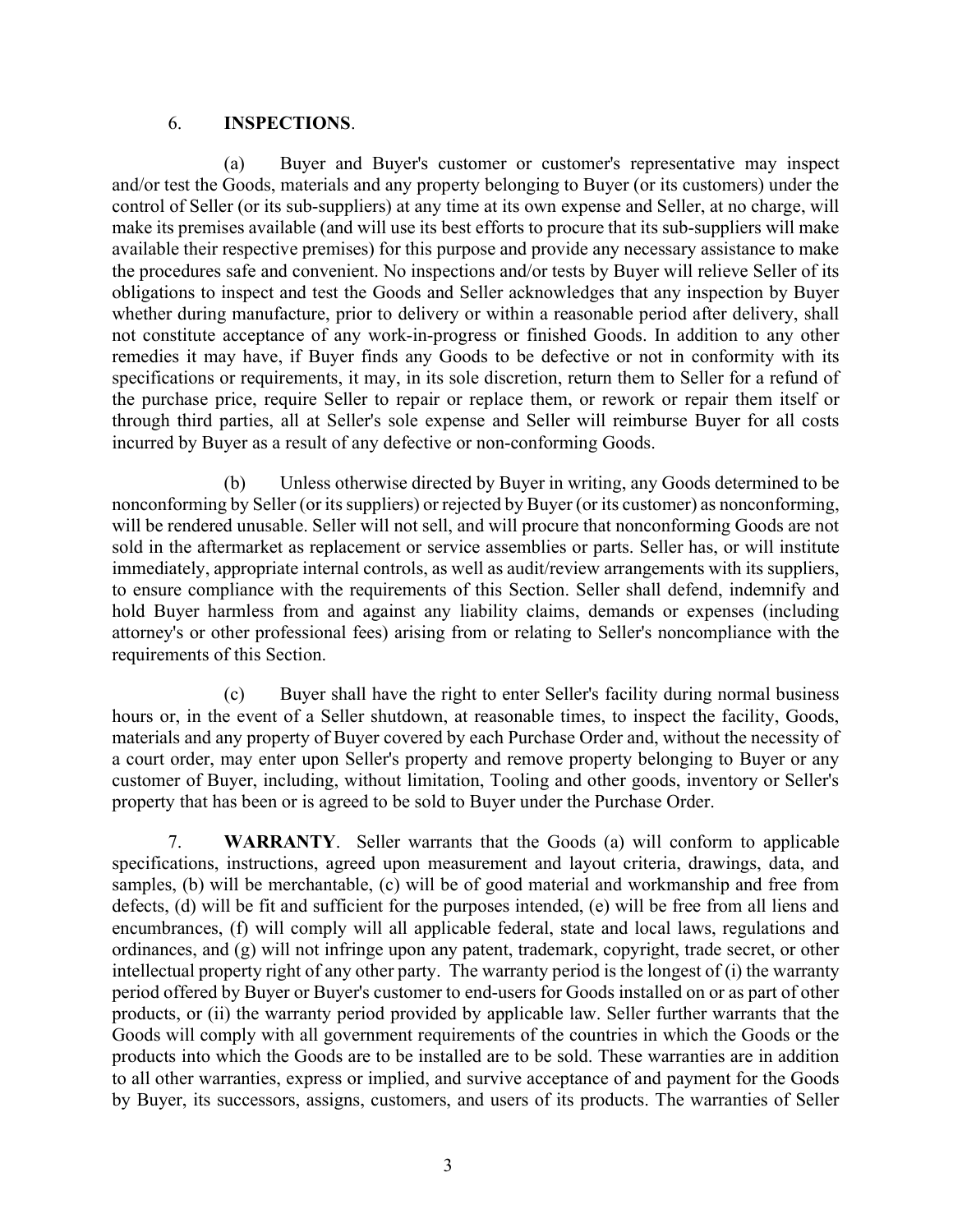will not be excluded or limited in any manner whatsoever unless expressly authorized in writing by the President of Buyer. Buyer's approval of any design, drawing, material, process or specifications will not relieve the Seller of these warranties.

8. COMPLIANCE WITH APPLICABLE LAWS AND REGULATIONS. Seller warrants that it will comply with all applicable laws, regulations, ordinances and orders in performing this Order and will furnish Buyer and its designees with such certificates or reports of legal compliance as Buyer may request from time to time. All purchased materials used in part manufacture shall satisfy current governmental and safety constraints on restricted, toxic, and hazardous materials, as well as environmental, electrical, and electromagnetic considerations applicable to the country of manufacture, transit and sale.

9. HAZARDOUS SUBSTANCES. Seller will properly classify, describe, package, mark, label and provide Material Safety Data Sheets for the Goods and pack and ship them in compliance with any applicable laws regulations, ordinances and orders relating to the packaging and shipment of hazardous materials. Seller warrants that all Goods which constitute or are comprised in whole or in part of chemical substances, shall not be, at the time of sale and the Buyer's receipt, listed on the then current list of chemical substances published by the Administrator of the Environmental Protection Agency pursuant to Section 8 of the Toxic Substances Control Act, and that Material Safety Data Sheets shall be supplied in compliance with applicable laws.

10. PACKING AND SHIPMENT: Seller will pack and ship the Goods in accordance with the Buyer's instructions on the Purchase Order, furnish all shipping documents required by Buyer and plainly mark Buyer's name and the Purchase Order number on all packages and documents. Unless otherwise stated in the Purchase Order, Seller will bear all costs of delivering the Goods, including shipping and insurance charges, duties, taxes and other charges. Unless otherwise agreed upon the standard shipping terms are DDP (Delivered Duty Paid). Buyer's count or weight will be final and conclusive for all shipments. Seller will ensure that any third parties who supply packaging for the Goods agree to comply with Buyer's standards. Seller will reimburse Buyer for all expenses incurred by Buyer as a result of improper packing, marking, routing, or shipping. Seller will not charge separately for packing, marking, or shipping, or for materials used therein unless Buyer specifies in writing that Buyer will reimburse Seller for such charges. Seller shall pay any costs incurred by Buyer, including costs charged by Buyer's customers as a result of Seller's failure to comply with shipping or delivery requirements. If Seller's acts or omissions result in Seller's failure to meet Buyer's delivery requirements and Buyer requires a more expeditious method of transportation for the Goods than the transportation method originally specified by Buyer, then at Buyer's option Seller will (i) promptly reimburse Buyer the difference in cost between the more expeditious method and the original method, (ii) allow Buyer to reduce its payment of Seller's invoice by such difference, or (iii) ship the Goods as expeditiously as possible at Seller's expense and invoice Buyer for the amount which Buyer would have paid for normal shipment.

11. DELAYS, FAILURE TO DELIVER. Time and quantity are of the essence in Seller's performance of a Purchase Order. Seller will deliver all Goods in accordance with Buyer's instructions about volume, mix and 100% on time delivery. Seller shall provide appropriate planning information to demonstrate capability to provide 100% on time delivery at Buyer's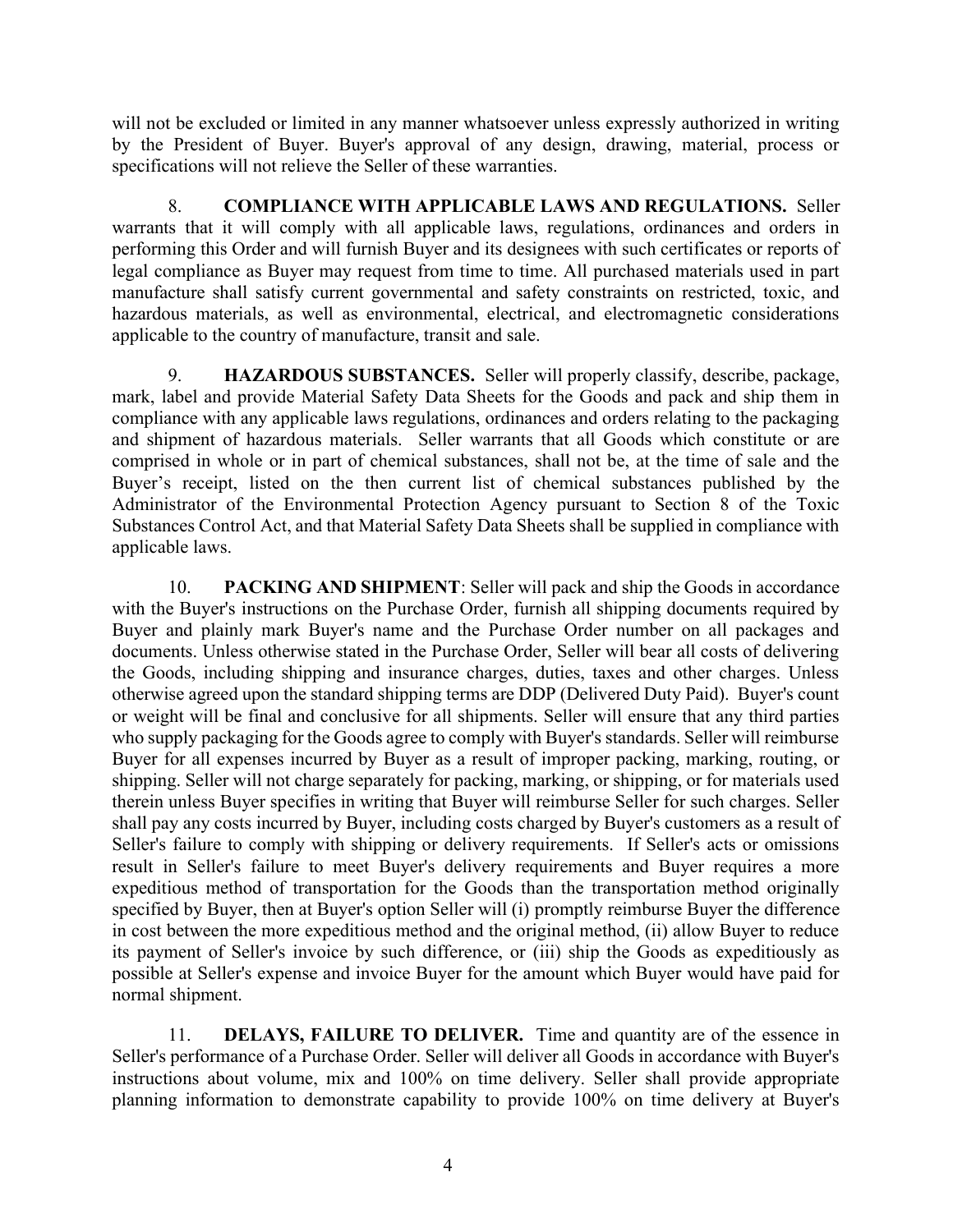request. If any Goods are delivered in excess of volumes ordered or in advance of schedule, Buyer may return them at Seller's expense or retain them and invoice Seller for any resulting handling and storage costs. Buyer will not process invoices for Goods shipped in advance of schedule until the scheduled delivery date. Buyer may change scheduled deliveries at any time by written notice to Seller and will reimburse Seller for reasonable, documented incremental costs incurred by Seller due to such changes. If Seller fails to deliver any shipment of Goods in accordance with Buyer's instructions, Buyer may cancel the Purchase Order and/or purchase substitute goods, in which event, Seller shall reimburse Buyer for its costs in procuring the substitute goods. Seller is responsible for excess costs associated with late delivery. This shall include (but will not be limited to) expedited freight, loss of production, and excess costs charged to Buyer by its customer due to late delivery. Notwithstanding any agreement concerning payment of freight expenses, delivery shall not have occurred and the risk of loss shall not have shifted to Buyer until the Goods have been delivered to Buyer's facility and have been accepted at that facility.

### 12. TOOLING AND DRAWINGS.

(a) Unless otherwise agreed upon in writing by Buyer, Seller at its own expense will furnish, keep in good condition, and replace when necessary all tools, jigs, dies, gauges, fixtures, and molds ("Tools") necessary for the production of the Goods. At Buyer's request a complete set of Tool drawings will be made available to Buyer. Seller will insure the Tools and other Seller property for the replacement value thereof for all risks of physical loss, including theft, and provide proof of such insurance to Buyer at Buyer's request. Seller waives all subrogation rights against Buyer with respect to any of Seller's property on Buyer's premises or elsewhere. Seller grants Buyer an irrevocable option to take possession of and title to the Tools upon payment to Seller of the book value thereof less any amount that Buyer has previously paid to Seller for the cost of such Tools; provided, however, that this option will not apply if such Tools are used to produce goods that are the standard stock of Seller or if a substantial quantity of like goods are being sold by Seller to others. All Tools furnished by Buyer, either directly or indirectly to Seller to perform the Purchase Order, or for which Seller has been reimbursed by Buyer, will be and remain the property of Buyer and Seller shall not cause or permit any lien to attach to any such Tools. All Tools owned by Buyer must be identified by the part number and marked "Property of Franklin Sheet Metal" or a Buyer-designated customer. At Buyer's request, such property shall be immediately released to Buyer or delivered to Buyer by Seller F.O.B. to the destination designated by Buyer, properly packed and marked in accordance with the requirements of the carrier selected by Buyer to transport such property.

(b) Any documents, including drawings and specifications, produced or acquired by Seller under the Purchase Order will belong to Buyer without any restrictions on Buyer's use, including reproduction, modification, disclosure, or distribution of the documents or the information contained therein.

(c) All drawings, know-how, and Confidential Information supplied to Seller by Buyer and all rights therein will remain the property of Buyer and will be kept confidential by Seller. Seller is licensed to use Buyer's drawings, know-how, and Confidential Information only for the purpose of fulfilling its obligations under the Purchase Order. In addition to the obligations set forth in the Terms and Conditions, Seller will not disclose such drawings to third parties unless this is required for Seller to fulfill its duties under the Purchase Order. Seller will inform Buyer in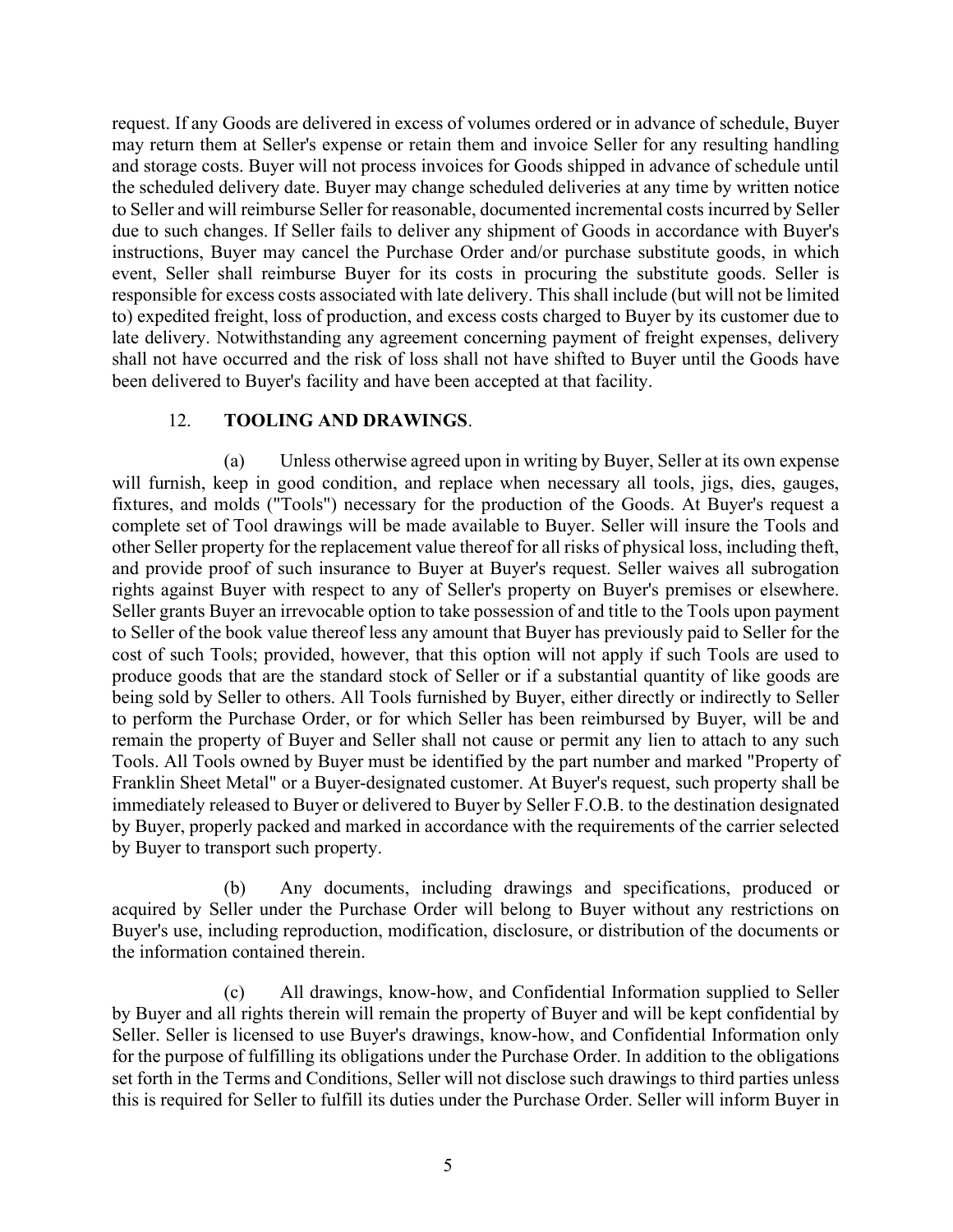writing of any third parties to whom Seller subcontracts any of the work required under the Purchase Order specifying in detail the work that had been subcontracted to such third party. Seller will ensure that any third party to whom Seller subcontracts any of the work hereunder is bound by all the Terms and Conditions relating to such work to which Seller is bound under the Purchase Order. Seller will nevertheless remain liable under the Terms and Conditions for all work performed by any subcontractor as if it had been performed by Seller even if Buyer has consented to such subcontracting.

(d) To the extent a Purchase Order that includes services or consulting services, Seller hereby assigns to Buyer, without further compensation, all rights, title and interest in and to any and all ideas, inventions, improvements, materials, copyrightable material, drawings, documents or the like, conceived or made by Seller as a result of or relating to work done or services performed for Buyer pursuant to the Purchase Order. Such assignment includes all proprietary rights appurtenant thereto, and Seller will execute any documents necessary to confirm such assignment.

# 13. TERMINATION; DEFAULT.

(a) Buyer may terminate performance of the work under the Purchase Order, in whole or in part, for any reason or no reason, by written notice to Seller, without incurring any liability to Seller other than as specifically set forth in this Section. Upon receipt of such notice, Seller will immediately discontinue all work and the placing of all orders for material, facilities, and supplies pursuant to the Purchase Order. Upon termination by Buyer under this Section, Buyer will negotiate payment to Seller based on Seller's non-recoverable, reasonable, and actual documented costs and expenses; in no case, however, will payments made under this Section exceed the aggregate price specified in the Purchase Order, less payments otherwise made or to be made. Nothing contained in this Section will be construed to limit or affect any rights or remedies that Buyer may have against Seller.

(b) If Seller's financial condition is found to be or becomes unsatisfactory to Buyer during the term of the Purchase Order, Buyer reserves the right, without incurring any liability to Seller, to cancel the Purchase Order by written notice and receive a refund of any deposits, down payments, or other advance payment (except for Goods or services already delivered). Buyer also reserves the right similarly to terminate all other contracts covering purchases by Buyer of Seller's products or services whether or not Seller may otherwise be in default, and no rights will accrue to Seller against Buyer on account of such termination. The foregoing rights of Buyer are in addition to, and not in lieu of, any rights Buyer may possess under §2-609 of the Uniform Commercial Code.

(c) If Seller fails to perform as specified in the Purchase Order or breaches any of the Terms and Conditions, Buyer reserves the right, without incurring any liability to Seller, and upon giving Seller written notice, to: (i) cancel the Purchase Order in whole or part, and Seller will be liable to Buyer for all damages, losses, and liability incurred by Buyer directly or resulting from Seller's breach; (ii) obtain the Goods ordered herein from another source, with any excess cost resulting therefrom chargeable to Seller; (iii) setoff or reduce all claims for money due or to become due from Buyer to Seller to the extent Buyer is damaged by Seller's failure to perform; or (iv) repair any defective merchandise and charge the Seller for the expense involved when, in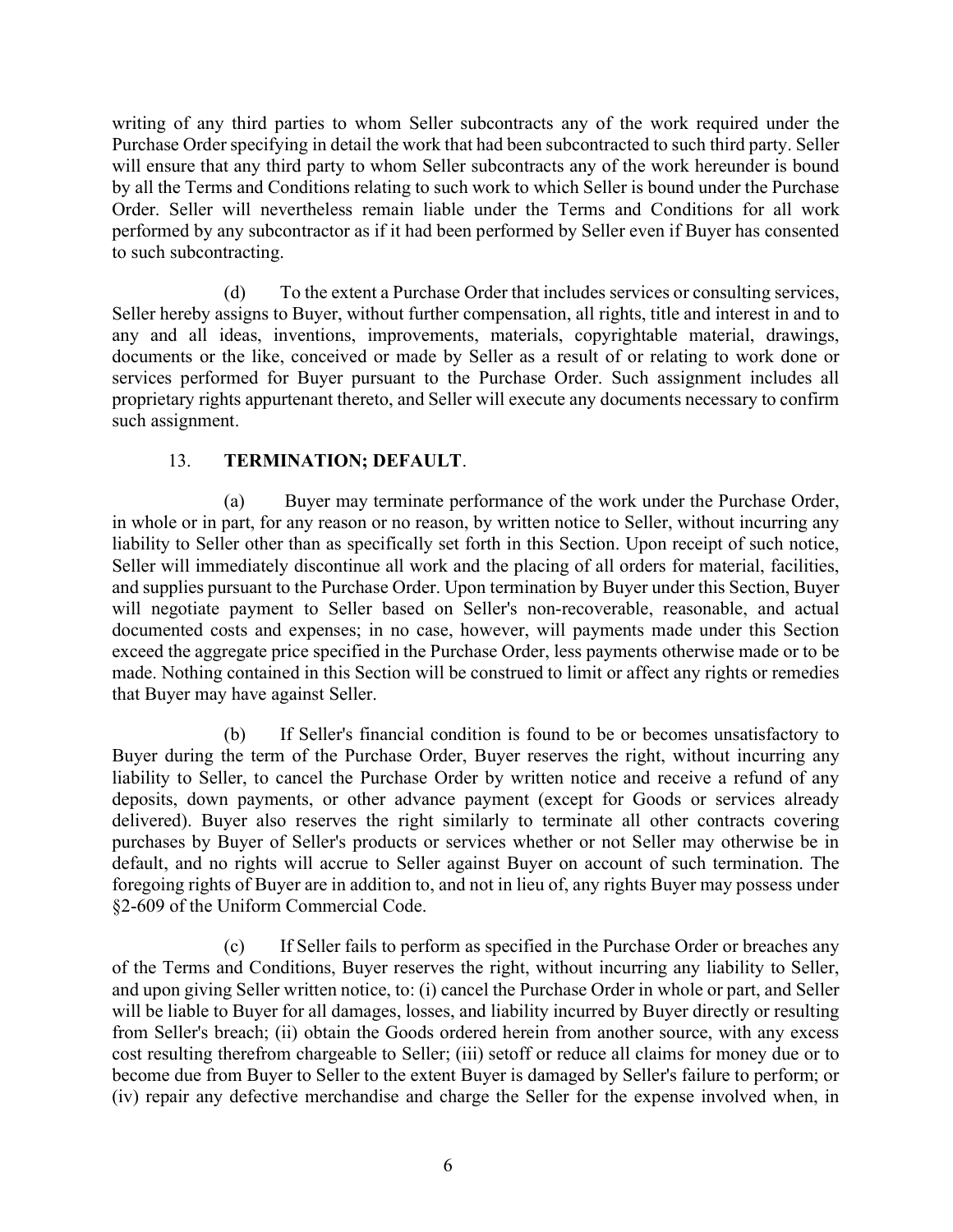Buyer's opinion, the cost to the Seller would be less than replacement. The remedies herein provided will be cumulative and in addition to any other remedies provided at law or in equity. Buyer's failure to insist on performance of any of the Terms and Conditions or to exercise any right or privilege, or Buyer's waiver of any breach hereunder, will not be treated as a future waiver of any provision of the Terms and Conditions, whether of the same or similar type.

(d) If a Purchase Order is for a fixed duration, as specified on the face of said Purchase Order, Seller shall have no right to terminate said Purchase Order. For Purchase Orders of indefinite duration, Seller may terminate such Purchase Order on no less than twelve (12) months written notice provided to the Buyer.

(e) Buyer will have the right to suspend shipments from Seller hereunder and refuse to accept delivery of the Goods, without incurring any liability to Seller, in the event of war, riot, flood, acts of God, terrorist acts, fire, court order, strike, work stoppage, act of governmental authority, or other causes beyond Buyer's control.

(f) The rights and remedies of the Buyer shall be cumulative and in addition to any other rights or remedies provided by law or equity. Any attempt by Seller to limit its warranties or Buyer's remedies or the amount and types of damages that Buyer may seek shall be null and void. Seller acknowledges and agrees that money damages would not be a sufficient remedy for any actual, anticipatory or threatened breach of any Purchase Order by Seller with respect to its delivery of Goods to Buyer and that, in addition to all other rights and remedies which Buyer may have, Buyer shall be entitled to specific performance and temporary, preliminary and permanent injunctive or other equitable relief as a remedy for any such breach, without proof of actual damages and without bond or other security being required. In no event shall Buyer be liable to Seller for any lost profits, lost revenue, lost production or for any incidental, consequential, special, and exemplary or punitive damages, even if Buyer has been advised of the possibility of the same.

### 14. INDEMNIFICATION.

(a) Except to the extent that any injury or damage is due solely to Buyer's gross negligence, Seller agrees to indemnify and hold harmless Buyer, its successors, assigns, customers, and users of its products against all claims, suits at law or in equity, recall campaigns or other corrective service actions and from all damages, claims, and demands in any other manner arising out of or alleged to have resulted directly or indirectly from the Goods, including but not limited to (i) any defect or alleged defect in the Goods supplied by the Seller, (ii) any noncompliance or alleged noncompliance by the Seller with any of its representations, warranties or obligations under a Purchase Order, (iii) any negligence or fault or alleged negligence or fault of the Seller in connection with the design, maintenance, transfer, transportation, processing, application, or manufacture of the Goods, or (iv) Buyer's violation or alleged violation of any federal, state, foreign, county or local laws or regulation, including without limitation, the laws and regulations governing product safety, labeling, packaging, and labor practices (collectively, the "Claim"), and, when notified will, at Buyer's sole option, either defend the Claim at its own expense with counsel of Buyer's choosing or reimburse Buyer for all costs, damages, losses, claims and expenses (including but not limited to attorney, expert, and consultant fees, settlement costs and judgments) and all other costs and liabilities whatsoever for defending such Claim. The foregoing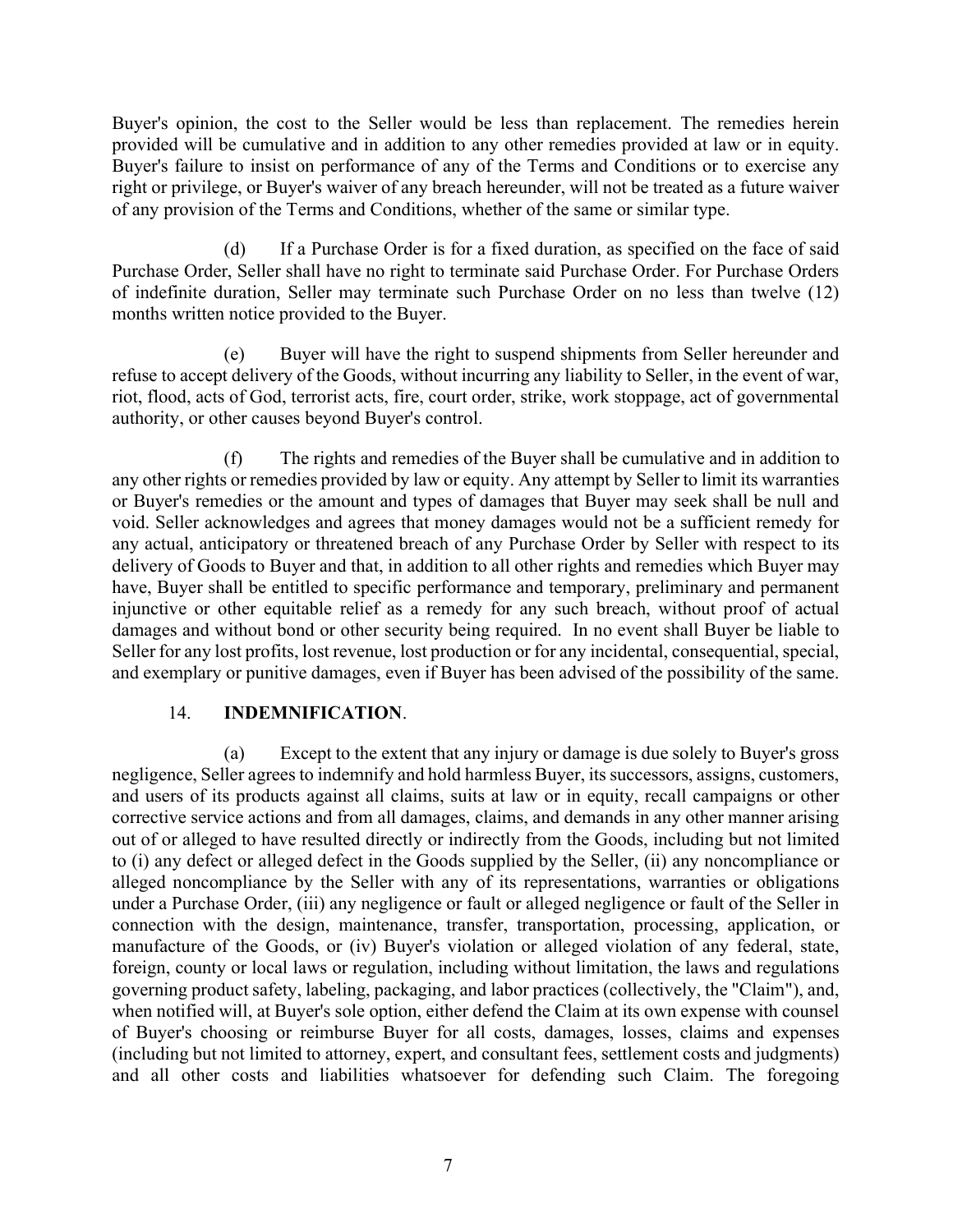indemnification will apply whether the damage is caused by the sole or concurrent negligence of Seller.

(b) To the extent that Seller's agents, employees, or subcontractors enter upon the premises of Buyer, Seller will take all necessary precautions to prevent injury or death to any person or damage to property arising out of acts or omissions of such agents, employees, or subcontractors, and, except to the extent that any such injury or damage is due solely and directly to Buyer's gross negligence, will indemnify, defend, and hold Buyer, its officers, employees, and agents, harmless from any and all costs, losses, expenses, damages, claims, suits, or any liability whatsoever (including but not limited to attorney, expert, and consultant fees, settlement costs and judgments) arising out of any act or omission of Seller, its agents, employees, or subcontractors.

(c) Seller will indemnify and save and hold harmless Buyer, its successors, assigns, customers, and users of its products, and Buyer's officers, employees, and agents, from and against all costs, losses, expenses, damages, claims, suits, or any liability whatsoever (including but not limited to attorney, expert, and consultant fees, settlement costs and judgments), resulting from any claim that the manufacture, use, sale or resale of the Goods infringe any patent, copyright, trademark, trade secret or other intellectual property rights; and Seller when notified will, at Buyer's sole option, either defend any action or claim of such infringement at its own expense with counsel of Buyer's choosing, or reimburse Buyer for all costs, damages, losses, claims and expenses (including but not limited to attorney, expert, and consultant fees, settlement costs and judgments), and all other costs and liabilities whatsoever for defending such action or claim. If the Goods or any part thereof or any use thereof in reasonable contemplation of the parties at the time of their purchase are held in such suit to constitute an infringement and their use is enjoined, Seller will promptly and at its own expense (i) procure for the Buyer the right to continue use of the Goods on the same terms contained in the Purchase Order, (ii) replace the same with noninfringing goods satisfactory to Buyer, or (iii) modify the Goods in a way satisfactory to Buyer and its counsel so they become noninfringing but performing with the same functionality.

(d) Seller will at all times maintain and cause its subcontractors to maintain insurance coverage for workers' compensation, employers' liability, public liability (including general commercial liability, automobile liability, contractual liability and product liability) and any other insurance as may be reasonably requested by Buyer in amounts and with insurers satisfactory to Buyer. On request, Seller will furnish Buyer with certificates of insurance that evidence this coverage, name Buyer as an additional insured, and prohibit the cancellation or reduction of coverage without 30 days prior written notice to Buyer. Compliance with these insurance provisions will not relieve Seller of its defense and indemnification obligations under this section.

15. CONFIDENTIALITY. Seller acknowledges and agrees that it will be obligated to maintain the secrecy and confidentiality of all information disclosed by Buyer to Seller during the course of work under any Purchase Order ("Confidential Information"), including, but not limited to, any information regarding Buyer or its business or its customers, the existence and terms of any Request for Quotation or Purchase Order, and any drawings, specifications, or other documents prepared by either party in connection with any Request for Quotation or Purchase Order. Seller agrees that it will not disclose Confidential Information to or use Confidential Information with or for the benefit of itself or any third party without prior written authorization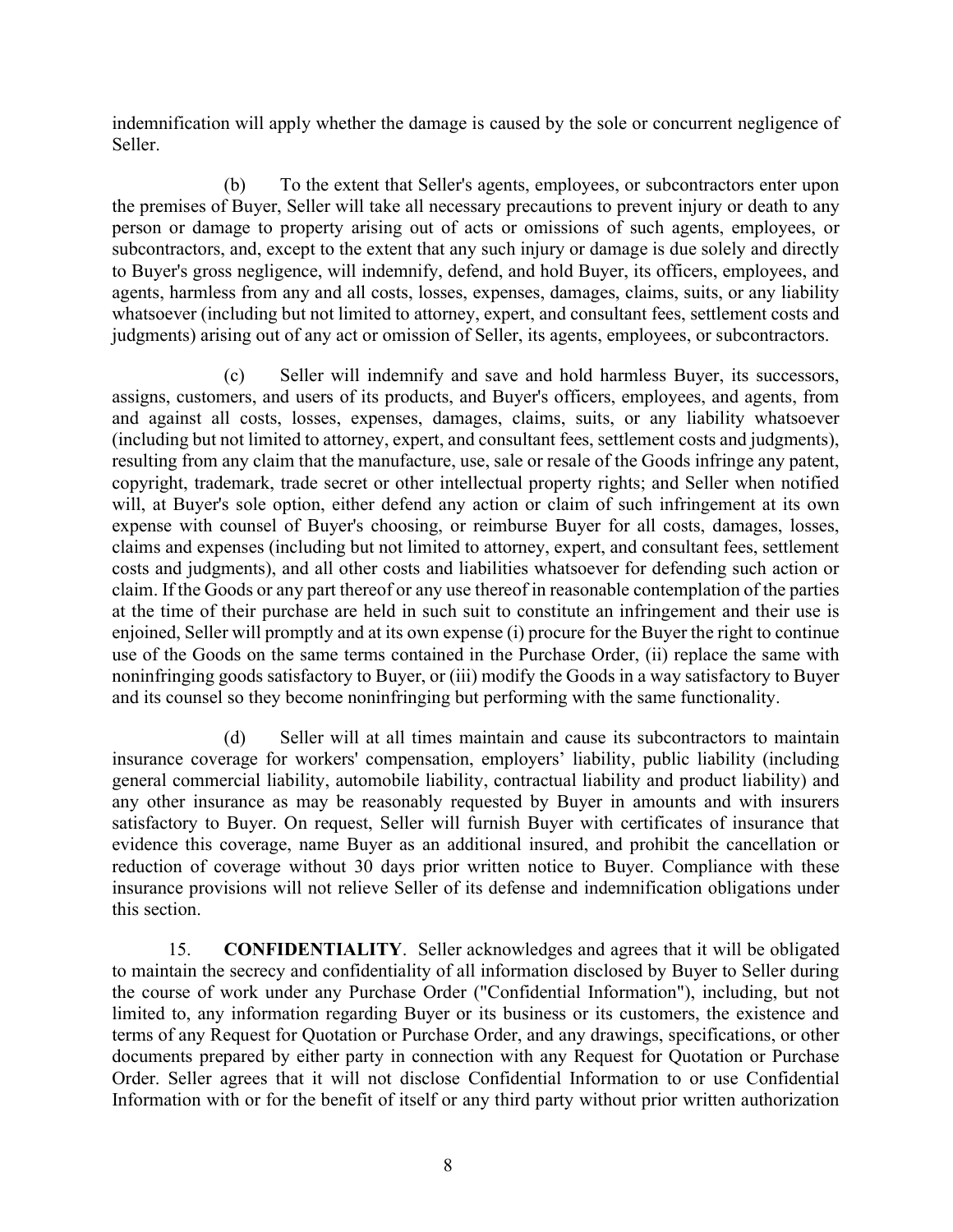from Buyer. Seller also agrees to adopt measures to protect the secrecy and confidentiality of Confidential Information that are reasonable under the circumstances. Confidential Information shall not include any information that (a) was in the possession of Seller before receipt from Buyer; (b) is or becomes available to the public through no fault of Seller; or ( c) is received by Seller in good faith from a third party having no duty of confidentiality to Buyer. The obligations of Seller with respect to Confidential Information shall remain in effect during the time that any Confidential Information is considered by Buyer to be secret or confidential or otherwise qualify for protection under the laws of the state in which Buyer is located. At the request of Buyer, Seller will return to Buyer all materials (in any form) that include, incorporate, or otherwise contain Confidential Information of Buyer. Unless otherwise agreed in a signed writing from Buyer, all information provided by Seller to Buyer in connection with each Purchase Order shall be disclosed on a non-confidential basis, and Buyer shall have no duty to maintain the secrecy or confidentiality of such information.

16. STATUS OF PARTIES. Seller and Buyer are independent contracting parties and nothing in the Purchase Order shall make either party the agent or legal representative of the other for any purpose whatsoever, nor does it grant either party any authority to assume or to create any obligation on behalf of or in the name of the other party.

17. WAIVER. The failure of Buyer at any time to require performance by Seller of any provision of the Purchase Order or the Terms and Conditions will not affect the right to require such performance at any time thereafter, nor will the waiver by Buyer of a breach of any provision of the Purchase Order or the Terms and Conditions constitute a waiver of any succeeding breach of the same or any other provision.

18. ASSIGNMENT. The Purchase Order may not be assigned or subcontracted by Seller without the Buyer's prior written consent. The Purchase Order and the Terms and Conditions will be binding upon and inure to the benefit of the parties hereto and their respective successors and assigns.

19. GOVERNING LAW. All matters relating to the Purchase Order, the Terms and Conditions, and Buyer's purchase of and Seller's sale of the Goods will be construed in accordance with and governed by the laws of the Commonwealth of Massachusetts, without reference to principles of conflicts of law thereof. In no event will the provisions of the United Nations Convention on the International Sale of Goods apply to the purchase and sale of the Goods pursuant to the Purchase Order. Any claim relating to the Purchase Order, the Terms and Conditions, or Buyer's purchase of or Seller's sale of the Goods will be adjudicated exclusively in any federal or state court located in the Commonwealth of Massachusetts and Seller hereby consents to such jurisdiction.

20. SEVERABILITY. The Terms and Conditions are severable and if any Terms and Conditions or portions of any Terms and Conditions are stricken or declared illegal, invalid, or unenforceable by a court of competent jurisdiction for any reason whatsoever, the legality, validity or enforceability of the remaining Terms and Conditions will not be affected thereby.

21. GOVERNMENT CONTRACTOR. Buyer may from time to time be considered a government contractor subject to the federal regulations referenced below, therefore, any Seller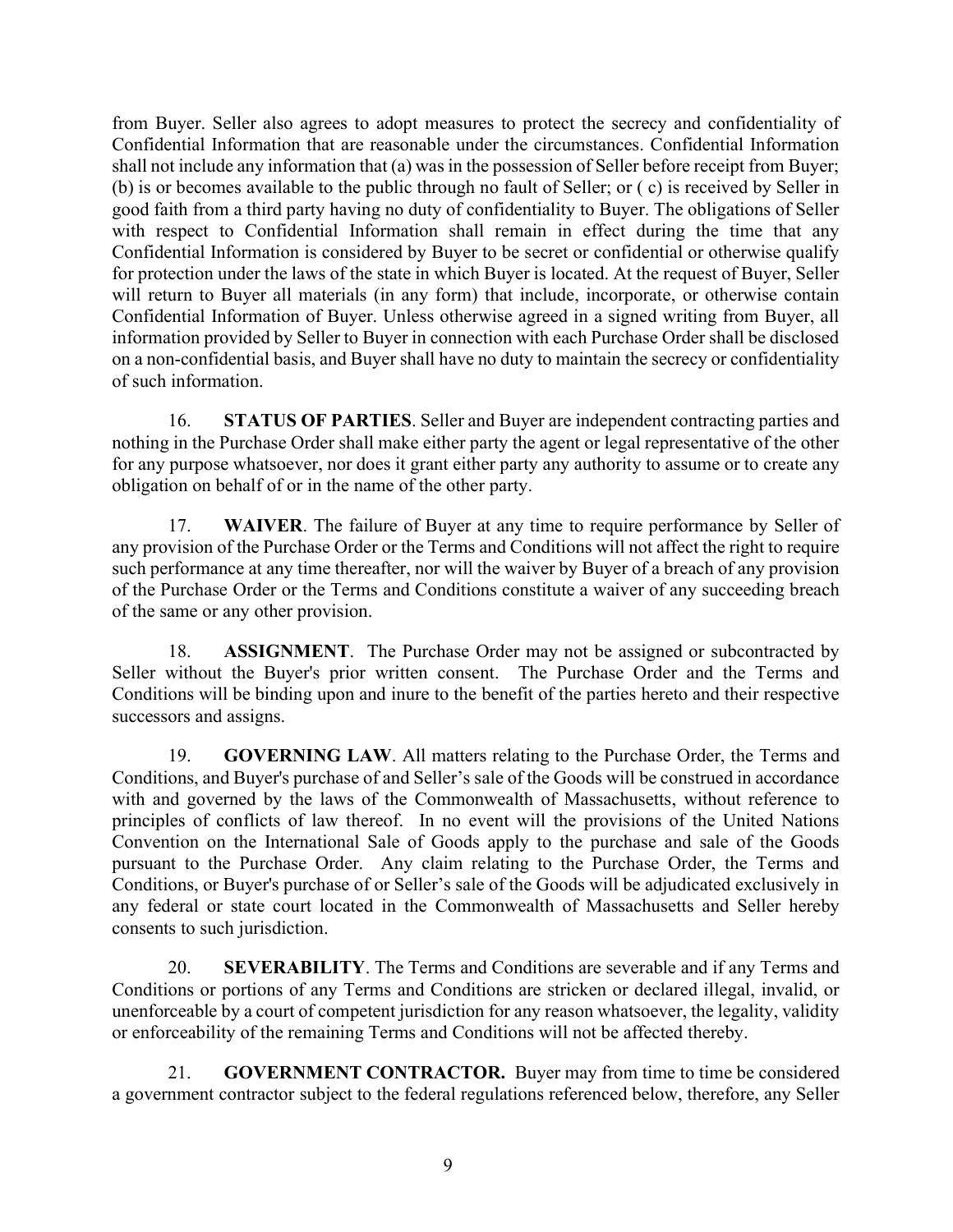which is a subcontractor to Buyer, as defined in and for purposes of the relevant federal regulations ("Subcontractor"), agrees at any time Buyer is a government contractor during the performance the Purchase Order, as follows:

### E.O. 11246

(a) The equal opportunity clause ("E.O. Clause") required of government contractors and subcontractors, and as set forth in Federal Regulations promulgated under Executive Order No. 11246 of September 24, 1965, as amended ("E.0.11246") (41 C.F.R. Section 60-1.4), is incorporated by reference in the Purchase Order as provided by 41 C.F.R. Section 60- 1.4(d). The E.O. Clause includes Subcontractors commitments of non-discrimination and affirmative action regarding employment decisions; posting of notices; certain statements in advertisements; notice to unions; compliance with E.O. 11246 and its implementing regulations, and penalties for noncompliance; furnishing information and reports; and inclusion by Subcontractor of these E.O. Clause commitments in its subcontracts or purchase orders.

(b) Subcontractor will certify upon request that it requires its own subcontractors to comply with the E.O. Clause unless the value of its subcontract or purchase order is exempt under the rules, Regulations, or orders of the Secretary of Labor.

(c) Subcontractor shall file complete and timely reports on Standard Form 100 (550.1), as required by Federal regulations.

(d) Subcontractor certifies, as required by Federal regulations (41 C.F.R. Section 60-1.8), that it does not and will not maintain or provide for its employees any segregated facilities.

## Rehabilitation and Veteran's Acts

(e) The affirmative action clauses required pursuant to regulations issued under Section 503 of the Rehabilitation Act of 1973 (regarding persons with disabilities), 29 U.S.C. Section 793, and Section 402 of the Vietnam Era Veteran's Readjustment Assistance Act of 1974 (regarding veterans), 38 U.S.C. Section 2012, are incorporated herein by reference as provided by those regulations. These clauses include Subcontractor's commitments of non-discrimination, affirmative action, compliance with law and penalties for noncompliance, posting of notices, notification to unions, and Inclusion of the clauses in subcontracts and, in the case of veterans, to listing of openings and reporting requirements.

## Small Business Act

(f) It is the policy of the United States, as expressed in the Small Business Act (15 U.S.C. Section 637(d)), that small business concerns ("SBC") and small business concerns owned and controlled by socially and economically disadvantaged Individuals ("SBCO") shall have the reasonable and practicable opportunity to participate in performing contracts let by the Federal agency.

(g) Subcontractor hereby agrees to carry out this policy in the awarding of subcontracts to the fullest extent consistent with efficient contract performance. In such